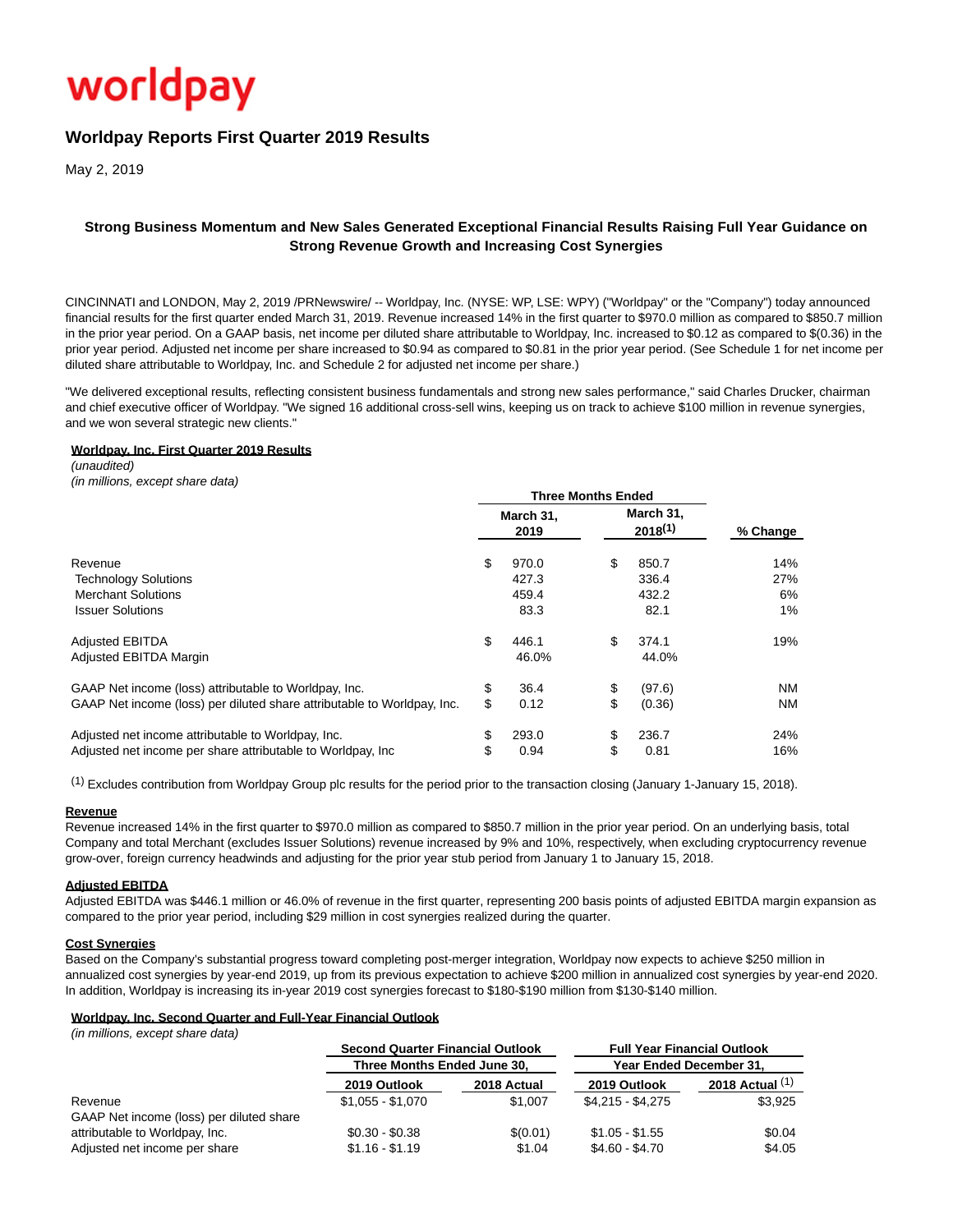(1) Excludes contribution from Worldpay Group plc results for the period prior to the transaction closing (January 1-January 15, 2018).

## **Merger Agreement**

On March 17, 2019, Worldpay and Fidelity National Information Services, Inc. ("FIS") announced that their boards of directors unanimously approved a definitive merger agreement pursuant to which Worldpay will combine with FIS. Following the closing of the proposed transaction (the "Merger"), current Worldpay stockholders will own 47% of the combined company and current FIS shareholders will own 53% of the combined company, on a fully diluted basis. The proposed Merger is subject to customary closing conditions, including receipt of required stockholder and regulatory approvals, and is expected to close in the third quarter of 2019.

### **Earnings Conference Call and Audio Webcast**

Due to its pending merger with FIS, Worldpay will not host a conference call or webcast to review the first quarter 2019 financial results.

#### **About Worldpay, Inc.**

Worldpay, Inc. (NYSE: WP; LSE: WPY) is a leading payments technology company with unique capability to power global omni-commerce. With an integrated technology platform, Worldpay offers a comprehensive suite of products and services, delivered globally through a single provider. Worldpay processes over 40 billion transactions annually, supporting more than 300 payment types across 146 countries and 126 currencies. The company is focused on expanding into high-growth markets and customer segments, including global eCommerce, integrated payments and B2B. Visit us a[t www.worldpay.com.](https://c212.net/c/link/?t=0&l=en&o=2452888-1&h=4204764218&u=http%3A%2F%2Fwww.worldpay.com%2F&a=www.worldpay.com)

### **Non-GAAP and Pro Forma Financial Measures**

This earnings release presents non-GAAP and pro forma financial information including adjusted EBITDA, Underlying EBITDA, adjusted net income, and adjusted net income per share. These are important financial performance measures for the Company, but are not financial measures as defined by GAAP. The presentation of this financial information is not intended to be considered in isolation of or as a substitute for, or superior to, the financial information prepared and presented in accordance with GAAP. The Company uses these non-GAAP and adjusted financial performance measures for financial and operational decision making and as a means to evaluate period-to-period comparisons. The Company believes that they provide useful information about operating results, enhance the overall understanding of past financial performance and future prospects, and allow for greater transparency with respect to key metrics used by management in its financial and operational decision making. Reconciliations of these measures to the most directly comparable GAAP financial measures are presented in the attached schedules.

### **Forward-Looking Statements**

This release contains forward-looking statements that are subject to risks and uncertainties. All statements other than statements of historical fact or relating to present facts or current conditions included in this release are forward-looking statements including any statements regarding guidance and statements of a general economic or industry specific nature. Forward-looking statements give our current expectations and projections relating to our financial condition, results of operations, guidance, plans, objectives, future performance and business. You can identify forward-looking statements by the fact that they do not relate strictly to historical or current facts. These statements may include words such as "anticipate," "estimate," "expect," "project," "plan," "intend," "believe," "may," "should," "can have," "likely" and other words and terms of similar meaning in connection with any discussion of the timing or nature of future operating or financial performance or other events.

The forward-looking statements contained in this release are based on assumptions that we have made in light of our industry experience and our perceptions of historical trends, current conditions, expected future developments and other factors we believe are appropriate under the circumstances. As you review and consider information presented herein, you should understand that these statements are not guarantees of future performance or results. These statements depend upon future events and are subject to risks, uncertainties (many of which are beyond our control) and assumptions. Although we believe that these forward-looking statements are based on reasonable assumptions, you should be aware that many factors or events could affect our actual future performance, operations or results and cause them to differ materially from those anticipated in the forward-looking statements. Certain of these factors and other risks are discussed in our and FIS's filings with the SEC and include, but are not limited to: (i) uncertainties as to the timing of the completion of the Merger; (ii) uncertainties as to whether the Merger will be completed; (iii) changes in ours or FIS's share price before the completion of the Merger; (iv) that the businesses of Worldpay and FIS will not be integrated successfully or that such integration may take longer than anticipated; (v) that the cost savings and any synergies from the Merger may not be fully realized or may take longer to realize than expected; (vi) potential operating costs, customer loss and business disruption occurring prior to completion of the Merger or if the Merger is not completed; (vii) the effect of the announcement of the Merger on our or FIS's business relationships, operating results and business generally; (viii) the failure to satisfy conditions to completion of the Merger, including the receipt of all required regulatory, stockholder and shareholder approvals; (ix) difficulty in retaining certain key employees as a result of the Merger; (x) our ability to adapt to developments and change in our industry; (xi) competition; (xii) unauthorized disclosure of data or security breaches; (xiii) systems failures or interruptions; (xiv) implementation of our new acquiring platform; (xv) our ability to expand our market share or enter new markets; (xvi) the outcome and negotiations in respect of Brexit; (xvii) our ability to successfully integrate the businesses of our predecessor companies; (xviii) our ability to identify and complete acquisitions and partnerships; (xix) failure to comply with applicable requirements of Visa, MasterCard or other payment networks or card schemes or changes in those requirements; (xx) our ability to pass along fee increases; (xxi) termination of sponsorship or clearing services; (xxii) loss of clients or referral partners; (xxiii) geopolitical, regulatory, tax and business risks associated with our international operations; (xxiv) economic and political uncertainty; (xxv) reductions in overall consumer, business and government spending; (xxvi) fraud by merchants or others; (xxvii) a decline in the use of credit, debit or prepaid cards; (xxviii) consolidation in the banking and retail industries; (xxix) our ability to mitigate risk; (xxx) government regulation, including regulation aimed at protecting consumer information and banking regulation; (xxxi) changes in tax laws; (xxxii) changes in foreign currency exchange rates; (xxxiii) outcomes of pending or future litigation or investigations; and (xxxiv) our dual-listings with the NYSE and LSE. Should one or more of these risks or uncertainties materialize, or should any of these assumptions prove incorrect, our actual results may vary in material respects from those projected or expected in any forward-looking statements. More information on potential factors and events that could affect our financial results and performance are included from time to time in the "Risk Factors" and "Management's Discussion and Analysis of Financial Condition and Results of Operations" sections of Worldpay's and FIS's periodic reports filed with the SEC, including each of Worldpay's and FIS's most recently filed Annual Report on Form 10-K and its subsequent filings with the SEC.

Any forward-looking statement made by us in this release speaks only as of the date of this release. Factors or events that could cause our actual results to differ may emerge from time to time, and it is not possible for us to predict all of them. We undertake no obligation to publicly update any forward-looking statement, whether as a result of new information, future developments or otherwise, except as may be required by law.

#### **Additional Information and Where to Find It**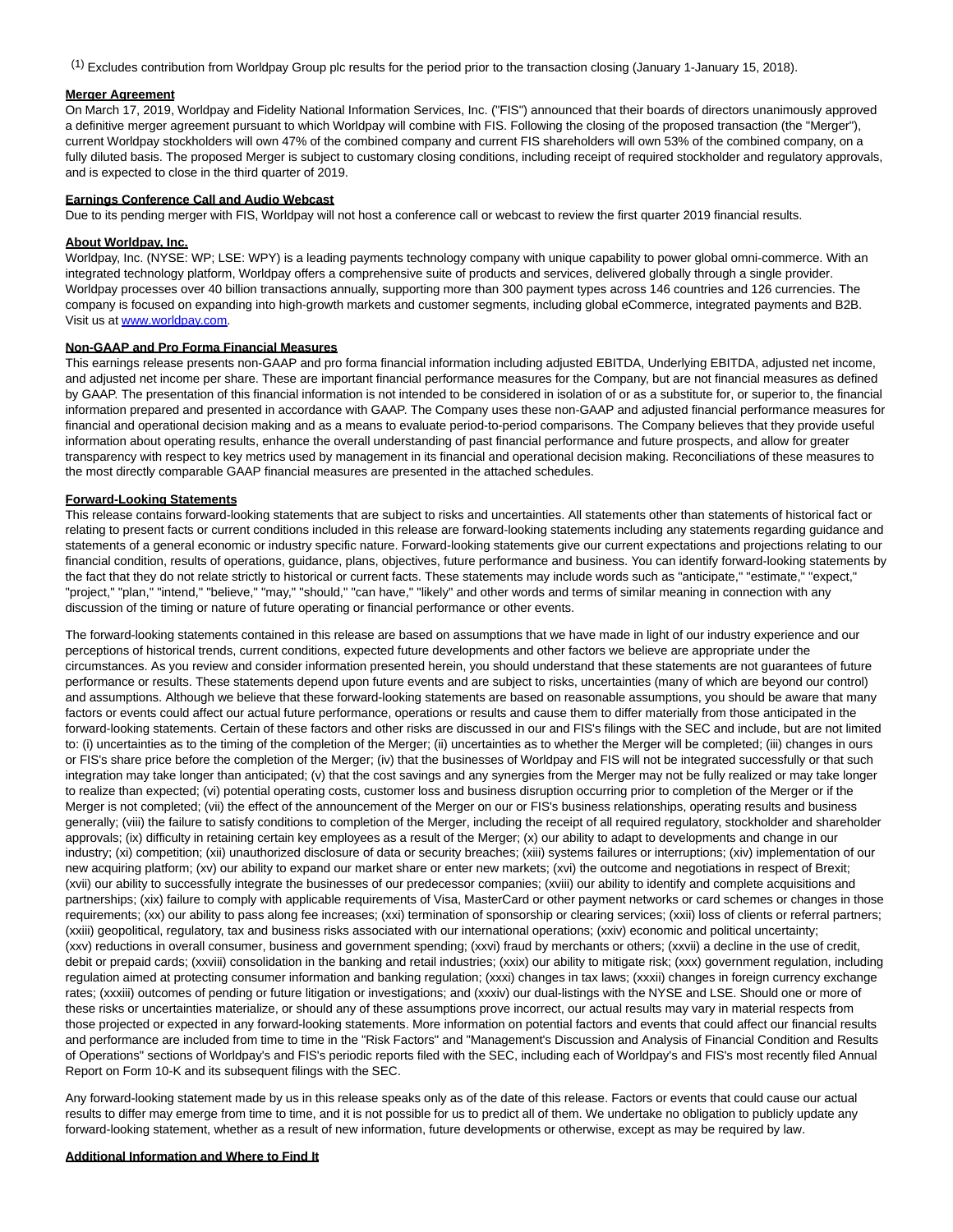This release may be deemed to be solicitation material in respect of the Merger and the issuance of shares of FIS Common Stock in connection with the Merger (the "Share Issuance"). In connection with the Share Issuance, FIS expects to file a registration statement on Form S-4 that will include a joint proxy statement of Worldpay and FIS and a prospectus of FIS with the SEC. This document is not a substitute for the joint proxy statement/prospectus or registration statement or any other document which Worldpay or FIS may file with the SEC. INVESTORS AND STOCKHOLDERS ARE URGED TO READ THE JOINT PROXY STATEMENT/PROSPECTUS AND OTHER RELEVANT DOCUMENTS FILED OR TO BE FILED WITH THE SEC CAREFULLY WHEN THEY BECOME AVAILABLE BECAUSE THEY WILL CONTAIN IMPORTANT INFORMATION ABOUT WORLDPAY, FIS, THE MERGER, THE SHARE ISSUANCE AND RELATED MATTERS. Investors and stockholders will be able to obtain free copies of the joint proxy statement/prospectus and other documents filed by Worldpay and FIS with the SEC at the SEC's website at [http://www.sec.gov.](https://c212.net/c/link/?t=0&l=en&o=2452888-1&h=1570622666&u=http%3A%2F%2Fwww.sec.gov%2F&a=http%3A%2F%2Fwww.sec.gov) In addition, investors and stockholders will be able to obtain free copies of the joint proxy statement/prospectus and other documents filed by Worldpay with the SEC a[t http://investor.worldpay.com/ a](https://c212.net/c/link/?t=0&l=en&o=2452888-1&h=1299341938&u=http%3A%2F%2Finvestor.worldpay.com%2F&a=http%3A%2F%2Finvestor.worldpay.com%2F)nd [https://www.investor.fisglobal.com/investor-overview.](https://c212.net/c/link/?t=0&l=en&o=2452888-1&h=4277748614&u=https%3A%2F%2Fwww.investor.fisglobal.com%2Finvestor-overview&a=https%3A%2F%2Fwww.investor.fisglobal.com%2Finvestor-overview)

### **Participants in the Solicitation**

Worldpay, FIS and their respective directors, officers and employees may be considered participants in the solicitation of proxies in respect of the Merger and the Share Issuance. Information regarding the persons who may, under the rules of the SEC, be deemed participants in the solicitation of proxies in connection with the Merger and the Share Issuance, including names, affiliations and a description of their direct or indirect interests, by security holdings or otherwise, will be set forth in the joint proxy statement/prospectus and other relevant materials to be filed with the SEC. Information concerning the interests of Worldpay's and FIS's participants in the solicitation, may, in some cases, be different than those of Worldpay's and FIS's stockholders and shareholders, respectively. Information regarding Worldpay's directors and executive officers is available in its proxy statement for its 2019 Annual Meeting of Stockholders, which was filed with the SEC on April 3, 2019, and information regarding FIS's directors and executive officers is available in its proxy statement for its 2019 Annual Meeting of Shareholders, which was filed with the SEC on April 12, 2019.

### **No Offer or Solicitation**

This communication is not intended to and shall not constitute an offer to sell or the solicitation of an offer to sell or the solicitation of an offer to buy any securities or a solicitation of any vote of approval, nor shall there be any sale of securities in any jurisdiction in which such offer, solicitation or sale would be unlawful prior to registration or qualification under the securities laws of any such jurisdiction. No offer of securities shall be made except by means of a prospectus meeting the requirements of Section 10 of the Securities Act of 1933, as amended.

# **CONTACTS**

**Investors** Nathan Rozof, CFA or Ignatius Njoku Investor Relations (866) 254-4811 (513) 900-4811 [IR@worldpay.com](mailto:IR@worldpay.com)

### **Media**

Andrew Ciafardini Corporate Communications (513) 900-5308 [Andrew.Ciafardini@worldpay.com](mailto:Andrew.Ciafardini@worldpay.com)

### **Schedule 1 Worldpay, Inc. Consolidated Statements of Income** (Unaudited) (in millions, except share data)

 $\overline{\phantom{a}}$  , where  $\overline{\phantom{a}}$ 

|                                                                                  | Three Months Ended March 31, |              |           |  |
|----------------------------------------------------------------------------------|------------------------------|--------------|-----------|--|
|                                                                                  | 2019                         | 2018         | Change    |  |
| Revenue                                                                          | \$<br>970.0                  | \$<br>850.7  | 14%       |  |
| Sales and marketing                                                              | 290.9                        | 266.0        | 9%        |  |
| Other operating costs                                                            | 181.0                        | 155.1        | 17%       |  |
| General and administrative                                                       | 127.4                        | 250.1        | (49)%     |  |
| Depreciation and amortization                                                    | 264.4                        | 207.2        | 28%       |  |
| Income (loss) from operations                                                    | 106.3                        | (27.7)       | <b>NM</b> |  |
| Interest expense-net                                                             | (72.1)                       | (75.2)       | (4)%      |  |
| Non-operating income (expense) $(1)$                                             | 3.5                          | (8.6)        | <b>NM</b> |  |
| Income (loss) before applicable income taxes                                     | 37.7                         | (111.5)      | <b>NM</b> |  |
| Income tax benefit                                                               | (0.4)                        | (13.2)       | <b>NM</b> |  |
| Net income (loss)                                                                | 38.1                         | (98.3)       | <b>NM</b> |  |
| Less: Net (income) loss attributable to non-controlling interests                | (1.7)                        | 0.7          | <b>NM</b> |  |
| Net income (loss) attributable to Worldpay, Inc.                                 | 36.4                         | (97.6)       | <b>NM</b> |  |
| Net income (loss) per share attributable to Worldpay, Inc. Class A common stock: |                              |              |           |  |
| Basic                                                                            | \$<br>0.12                   | \$<br>(0.36) | <b>NM</b> |  |
| Diluted $(2)$                                                                    | \$<br>0.12                   | \$<br>(0.36) | <b>NM</b> |  |
| Shares used in computing net income (loss) per share of Class A common stock:    |                              |              |           |  |
| Basic                                                                            | 302,046,241                  | 274,098,480  |           |  |
| <b>Diluted</b>                                                                   | 303,876,967                  | 274,098,480  |           |  |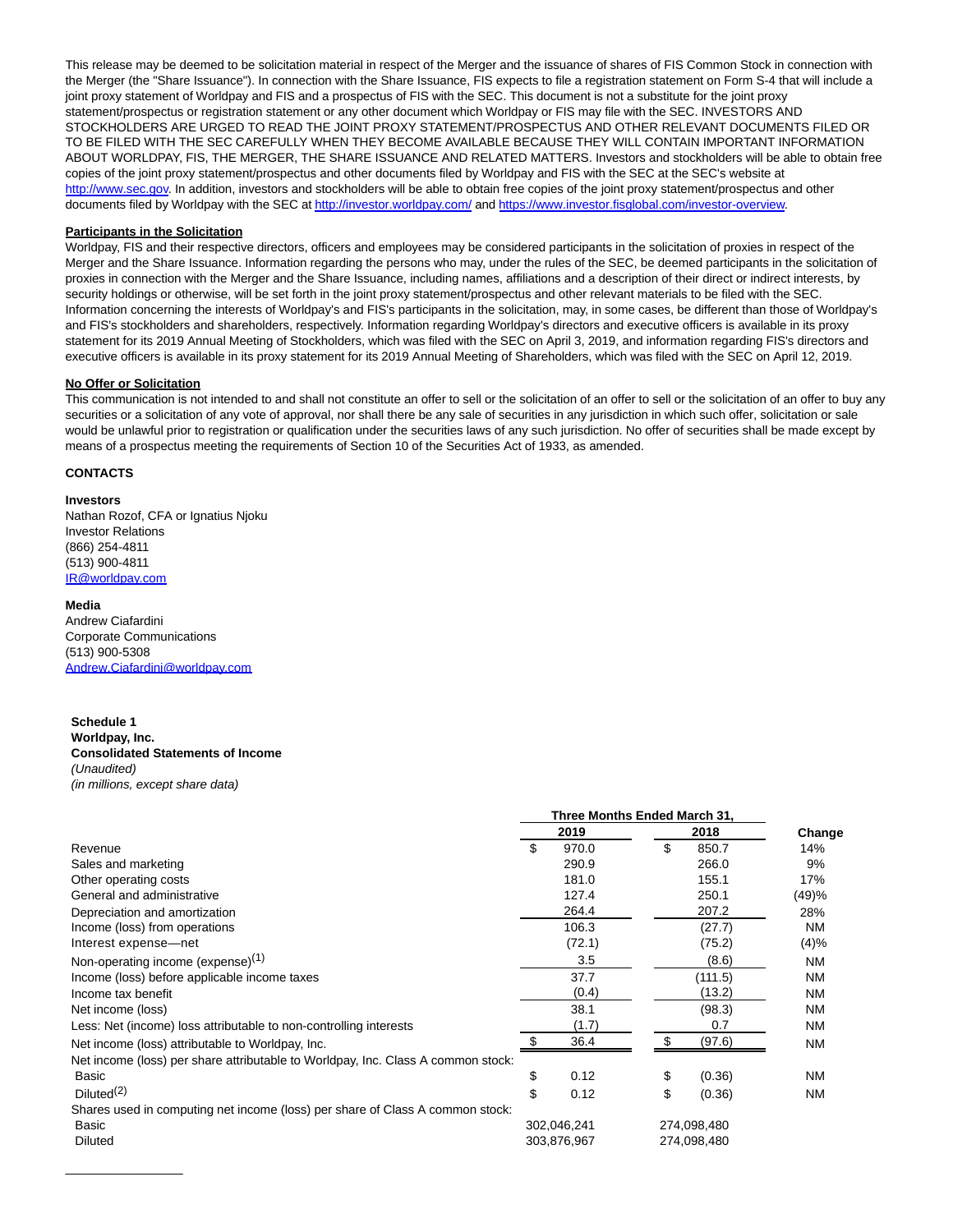(1) Non-operating income (expense) primarily consists of other income and expense items outside of the Company's operating activities.

(2) Due to our structure as a C corporation and Worldpay Holding's structure as a pass-through entity for tax purposes, the numerator in the diluted net income per share calculation is adjusted to reflect the Company's income tax expense at an expected effective tax rate assuming the conversion of the Class B units of Worldpay Holding into shares of our Class A common stock. During the three months ended March 31, 2019 and 2018, approximately 8.7 million and 15.3 million weighted average Class B units of Worldpay Holding were excluded in computing diluted net income per share because including them would have an antidilutive effect. As the Class B units of Worldpay Holding were not included, the numerator used in the calculation of diluted net income per share was equal to the numerator used in the calculation of basic net income per share for the three months ended March 31, 2019 and 2018. Additionally, due to the net loss for the three months ended March 31, 2018, any remaining potentially dilutive securities were also excluded from the denominator in computing dilutive net income per share. As of March 31, 2019 all Class B units have been converted to Class A common stock and therefore there are no Class B units outstanding.

### **Schedule 2 Worldpay, Inc. Adjusted Net Income** (Unaudited) (in millions, except share data)

|                                                                  |    |                   | <b>Three Months Ended</b> |                   |          |
|------------------------------------------------------------------|----|-------------------|---------------------------|-------------------|----------|
|                                                                  |    | March 31,<br>2019 |                           | March 31,<br>2018 | % Change |
| Income (loss) before applicable income taxes                     | \$ | 37.7              | \$                        | (111.5)           | ΝM       |
| Non-GAAP Adjustments:                                            |    |                   |                           |                   |          |
| Transition, acquisition and integration costs <sup>(1)</sup> (2) |    | 42.4              |                           | 177.4             | (76)%    |
| Share-based compensation <sup>(2)</sup>                          |    | 33.0              |                           | 17.2              | 92%      |
| Intangible amortization <sup>(2)</sup> (3)                       |    | 226.2             |                           | 172.8             | 31%      |
| Non-operating (income) expense $(4)$                             |    | (3.5)             |                           | 8.6               | NM       |
| Non-GAAP adjusted income before applicable income taxes          |    | 335.8             |                           | 264.5             | 27%      |
| Less: Adjustments                                                |    |                   |                           |                   |          |
| Adjusted tax expense <sup>(5)</sup>                              |    | 42.4              |                           | 27.5              | 54%      |
| Adjusted tax rate                                                |    | 13%               |                           | 10%               |          |
| Other $(6)$                                                      |    | 0.4               |                           | 0.3               | 33%      |
| Adjusted net income                                              |    | 293.0             |                           | 236.7             | 24%      |
| Adjusted net income per share                                    | \$ | 0.94              | \$                        | 0.81              | 16%      |
| Adjusted shares outstanding <sup>(7)</sup>                       |    | 312,534,909       |                           | 290,880,798       |          |

### **Non-GAAP and Adjusted Financial Measures**

\_\_\_\_\_\_\_\_\_\_\_\_\_

This schedule presents non-GAAP and adjusted financial measures, which are important financial performance measures for the Company, but are not financial measures as defined by GAAP. Such financial measures should not be considered as alternatives to GAAP, and such measures may not be comparable to those reported by other companies.

Adjusted net income is derived from GAAP income before applicable income taxes and adjusted for the following items described below:

- (1) Represents acquisition and integration costs incurred in connection with our acquisitions, charges related to employee terminations and other transition activities.
- $(2)$  Below are the adjustments to Other operating costs, General and administrative and Depreciation and amortization.

|                               | Three Months Ended March 31, 2019 |                                                        |  |                                    |  | Three Months Ended March 31, 2018              |  |                                                        |  |                                    |  |                                                |
|-------------------------------|-----------------------------------|--------------------------------------------------------|--|------------------------------------|--|------------------------------------------------|--|--------------------------------------------------------|--|------------------------------------|--|------------------------------------------------|
|                               |                                   | Transition,<br><b>Acquisition &amp;</b><br>Integration |  | <b>Share-Based</b><br>Compensation |  | Amortization<br>of Intangible<br><b>Assets</b> |  | Transition.<br><b>Acquisition &amp;</b><br>Integration |  | <b>Share-Based</b><br>Compensation |  | Amortization<br>of Intangible<br><b>Assets</b> |
| Other operating costs         |                                   | 20.5                                                   |  |                                    |  |                                                |  | 10.2                                                   |  |                                    |  |                                                |
| General and administrative    |                                   | 21.9                                                   |  | 33.0                               |  |                                                |  | 167.2                                                  |  | 17.2                               |  |                                                |
| Depreciation and amortization |                                   |                                                        |  |                                    |  | 226.2                                          |  |                                                        |  |                                    |  | 172.8                                          |
| Total adjustments             |                                   | 42.4                                                   |  | 33.0                               |  | 226.2                                          |  | 177.4                                                  |  | 17.2                               |  | 172.8                                          |

(3) Represents amortization of intangible assets acquired through business combinations and customer portfolio and related asset acquisitions as well as depreciation of acquired software.

(4) See note (1) in Schedule 1.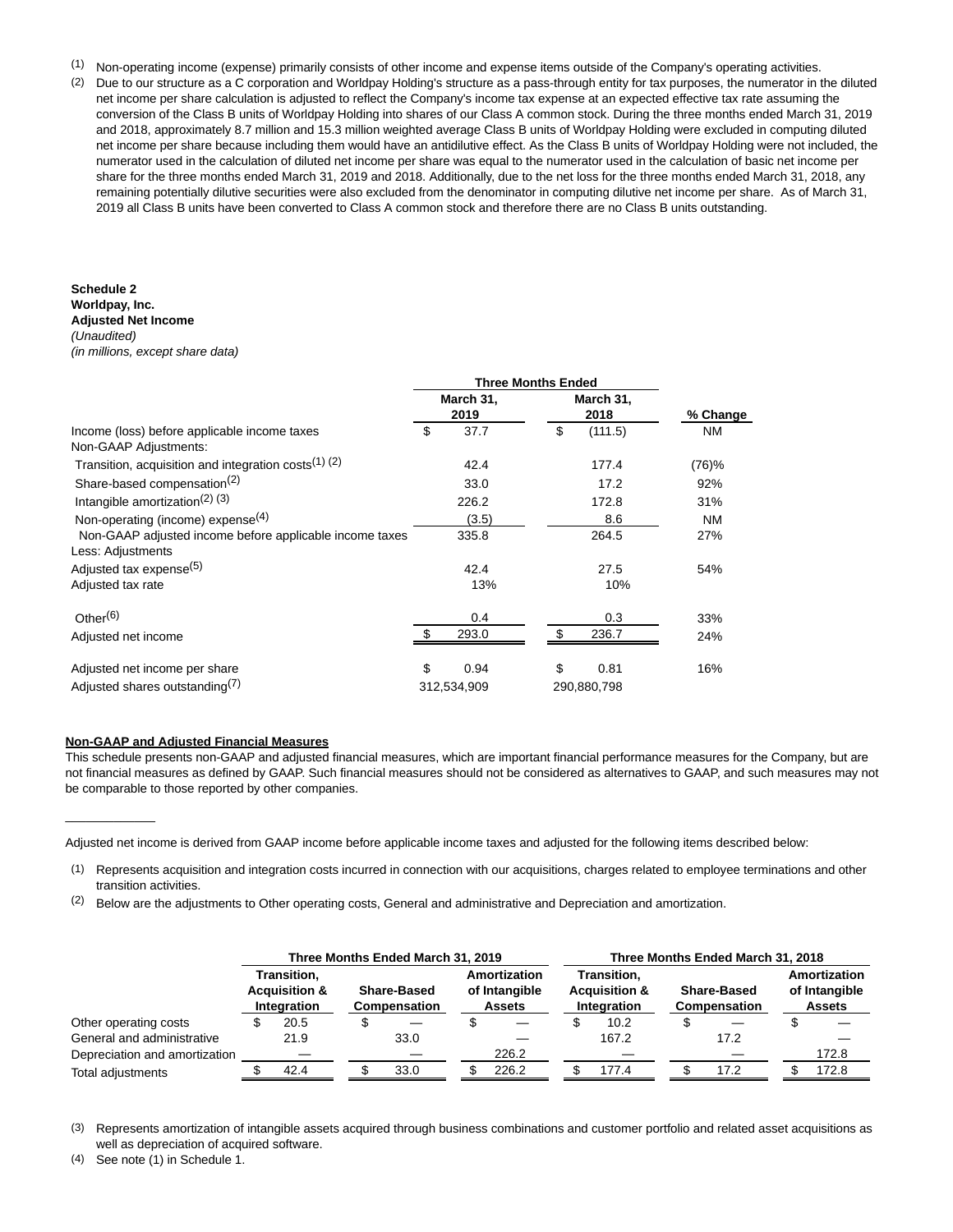- (5) Represents adjusted income tax expense to reflect a projected effective tax rate of 20.1% for 2019 and 19.7% for 2018, including the tax effect of adjustments described above. Adjusted tax expense includes tax benefits due to: (1) the amortization of intangible assets and other tax attributes resulting from or acquired with our acquisitions, (2) the tax basis step up associated with our separation from Fifth Third Bank and (3) the purchase or exchange of Class B units of Worldpay Holding, net of payment obligations under tax receivable agreements. The effective tax rate is expected to remain at 20.1% for the remainder of 2019.
- (6) Represents the non-controlling interest, net of adjusted income tax expense, associated with a consolidated joint venture.
- (7) The adjusted shares outstanding include 8.7 million and 15.3 million of weighted average Class B units that are excluded from the GAAP dilutive net income per share calculation for the three months ended March 31, 2019 and 2018. Additionally, the three months ended March 31, 2018 also includes other potentially dilutive securities that are excluded from the GAAP dilutive net income per share calculation. As of March 31, 2019 all Class B units have been converted to Class A common stock and are therefore included in the Company's shares outstanding.

### **Schedule 3 Worldpay, Inc. Segment Information** (Unaudited) (in millions)

### **Technology Solutions**

|                     | Three Months Ended March 31, |  |  |       |  |            |
|---------------------|------------------------------|--|--|-------|--|------------|
|                     | 2019                         |  |  | 2018  |  | % Change   |
| Revenue             | 427.3                        |  |  | 336.4 |  | <b>27%</b> |
| Sales and marketing | 118.4                        |  |  | 95.9  |  | 23%        |
| Segment profit      | 308.9                        |  |  | 240.5 |  | 28%        |

# **Merchant Solutions**

| 2019  |  |  | 2018  |  | % Change                     |
|-------|--|--|-------|--|------------------------------|
| 459.4 |  |  | 432.2 |  | 6%                           |
| 166.0 |  |  | 163.8 |  | $1\%$                        |
| 293.4 |  |  | 268.4 |  | 9%                           |
|       |  |  | \$    |  | Three Months Ended March 31, |

#### **Issuer Solutions**

|                     | Three Months Ended March 31, |  |  |      |  |          |
|---------------------|------------------------------|--|--|------|--|----------|
|                     | 2019                         |  |  | 2018 |  | % Change |
| Revenue             | 83.3                         |  |  | 82.1 |  | $1\%$    |
| Sales and marketing | 6.5                          |  |  | 6.3  |  | 3%       |
| Segment profit      | 76.8                         |  |  | 75.8 |  | $1\%$    |

## **Schedule 4**

**Worldpay, Inc.**

**Condensed Consolidated Statements of Financial Position**

(Unaudited) (in millions)

|                                      | March 31, 2019 | December 31, 2018 |
|--------------------------------------|----------------|-------------------|
| <b>Assets</b>                        |                |                   |
| Current assets:                      |                |                   |
| Cash and cash equivalents            | \$<br>107.9    | \$<br>196.5       |
| Accounts receivable-net              | 1.710.2        | 1.694.8           |
| Settlement assets and merchant float | 4,964.0        | 3,132.3           |
| Prepaid expenses                     | 83.1           | 80.0              |
| Other                                | 538.9          | 526.1             |
| Total current assets                 | 7.404.1        | 5,629.7           |
| Property, equipment and software-net | 1,093.3        | 1.074.1           |
| Intangible assets-net                | 2,983.5        | 3.127.8           |
| Goodwill                             | 14,302.0       | 14,137.9          |
| Deferred taxes                       | 1,283.7        | 789.9             |
| Other assets                         | 220.6          | 129.1             |
| Total assets                         | 27.287.2       | \$<br>24.888.5    |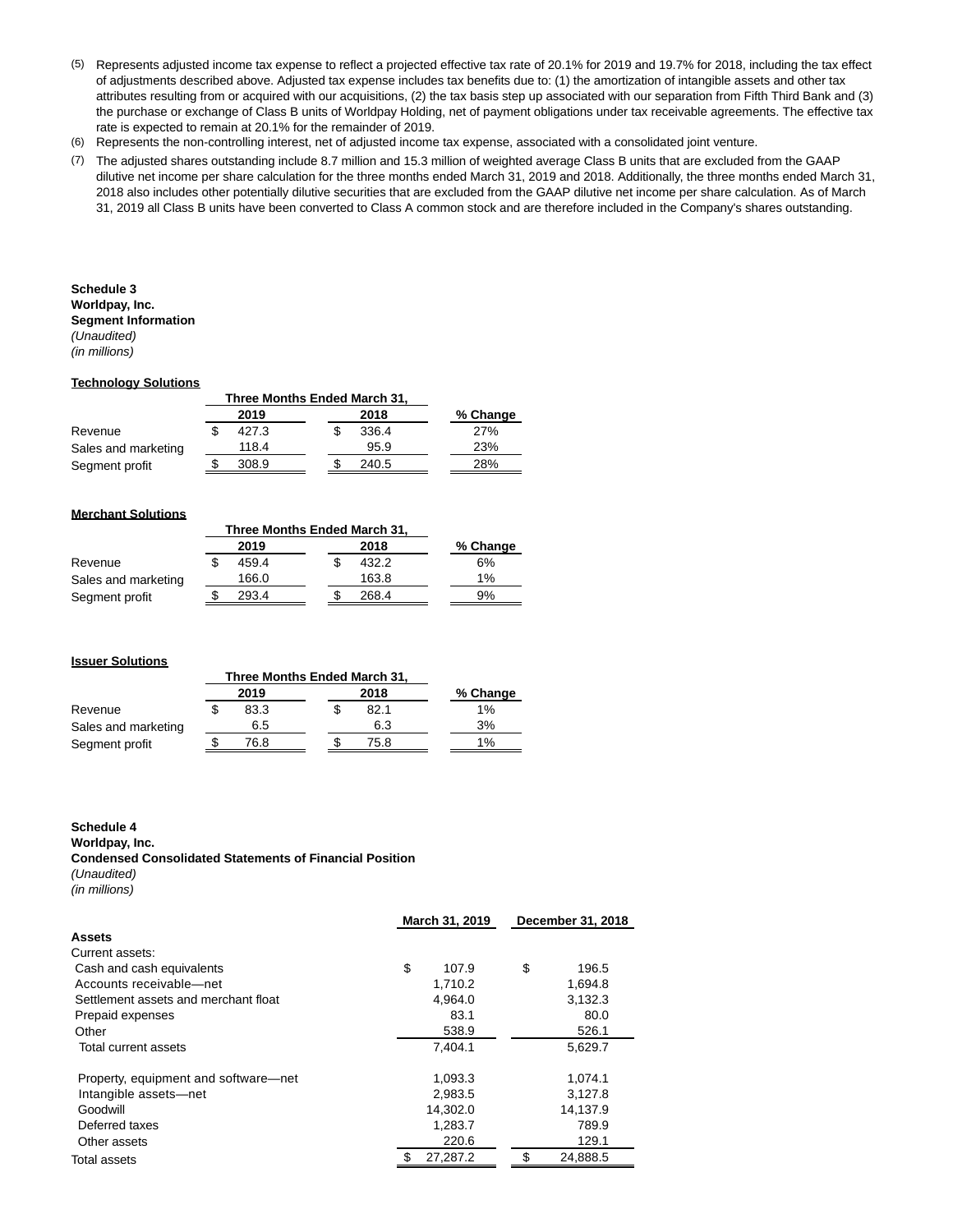| <b>Liabilities and equity</b>                           |                |                |
|---------------------------------------------------------|----------------|----------------|
| Current liabilities:                                    |                |                |
| Accounts payable and accrued expenses                   | \$<br>1,147.1  | \$<br>1,188.7  |
| Settlement obligations                                  | 5,680.2        | 3,723.6        |
| Current portion of notes payable                        | 219.3          | 225.7          |
| Current portion of tax receivable agreement obligations | 71.4           | 73.1           |
| Deferred income                                         | 29.5           | 25.1           |
| Current maturities of finance lease obligations         | 23.2           | 22.7           |
| Other                                                   | 647.4          | 630.3          |
| <b>Total current liabilities</b>                        | 7,818.1        | 5,889.2        |
| Long-term liabilities:                                  |                |                |
| Notes payable                                           | 7,269.3        | 7,622.1        |
| Tax receivable agreement obligations                    | 890.2          | 590.8          |
| Finance lease obligations                               | 28.4           | 34.3           |
| Deferred taxes                                          | 469.9          | 473.7          |
| Other                                                   | 199.4          | 74.4           |
| Total long-term liabilities                             | 8,857.2        | 8,795.3        |
| <b>Total liabilities</b>                                | 16,675.3       | 14,684.5       |
| Commitments and contingencies                           |                |                |
| Equity:                                                 |                |                |
| Total equity (1)                                        | 10,611.9       | 10,204.0       |
| Total liabilities and equity                            | \$<br>27,287.2 | \$<br>24,888.5 |

(1) Includes equity attributable to non-controlling interests.

## **Schedule 5 Worldpay, Inc. Consolidated Statements of Cash Flows** (Unaudited) (in millions)

 $\overline{\phantom{a}}$  , where  $\overline{\phantom{a}}$  , where  $\overline{\phantom{a}}$  , where  $\overline{\phantom{a}}$ 

|                                                                                   | <b>Three Months Ended</b> |                |  |  |  |  |  |
|-----------------------------------------------------------------------------------|---------------------------|----------------|--|--|--|--|--|
|                                                                                   | March 31, 2019            | March 31, 2018 |  |  |  |  |  |
| <b>Operating Activities:</b>                                                      |                           |                |  |  |  |  |  |
| Net income (loss)                                                                 | \$<br>38.1                | \$<br>(98.3)   |  |  |  |  |  |
| Adjustments to reconcile net income to net cash provided by operating activities: |                           |                |  |  |  |  |  |
| Depreciation and amortization expense                                             | 264.4                     | 207.2          |  |  |  |  |  |
| Amortization of customer incentives                                               | 7.9                       | 6.2            |  |  |  |  |  |
| Amortization and write-off of debt issuance costs                                 | 2.1                       | 59.9           |  |  |  |  |  |
| Gain on foreign currency forward                                                  |                           | (35.9)         |  |  |  |  |  |
| Share-based compensation expense                                                  | 33.0                      | 17.2           |  |  |  |  |  |
| Deferred tax benefit                                                              | (2.5)                     | (25.3)         |  |  |  |  |  |
| Tax receivable agreements non-cash items                                          | (2.0)                     | (3.6)          |  |  |  |  |  |
| Other                                                                             | 23.8                      | 30.4           |  |  |  |  |  |
| Change in operating assets and liabilities:                                       |                           |                |  |  |  |  |  |
| Accounts receivable                                                               | (7.4)                     | 14.0           |  |  |  |  |  |
| Net settlement assets and obligations                                             | (136.6)                   | (12.2)         |  |  |  |  |  |
| Prepaid and other assets                                                          | 4.9                       | (30.2)         |  |  |  |  |  |
| Accounts payable and accrued expenses                                             | (42.0)                    | (17.1)         |  |  |  |  |  |
| Other liabilities                                                                 | (17.5)                    | (28.2)         |  |  |  |  |  |
| Net cash provided by operating activities                                         | 166.2                     | 84.1           |  |  |  |  |  |
| <b>Investing Activities:</b>                                                      |                           |                |  |  |  |  |  |
| Purchases of property and equipment                                               | (83.2)                    | (34.1)         |  |  |  |  |  |
| Acquisition of customer portfolios and related assets and other                   | (4.8)                     | (37.1)         |  |  |  |  |  |
| Proceeds from foreign currency forward                                            |                           | 71.5           |  |  |  |  |  |
| Cash acquired in acquisitions, net of cash used                                   |                           | 1,405.8        |  |  |  |  |  |
| Net cash (used in) provided by investing activities                               | (88.0)                    | 1,406.1        |  |  |  |  |  |
| <b>Financing Activities:</b>                                                      |                           |                |  |  |  |  |  |
| Proceeds from issuance of long-term debt                                          |                           | 2,140.0        |  |  |  |  |  |
| Borrowings on revolving credit facility                                           | 2,127.0                   | 1,476.0        |  |  |  |  |  |
| Repayment of revolving credit facility                                            | (1,931.0)                 | (1,701.0)      |  |  |  |  |  |
| Repayment of debt and finance lease obligations                                   | (582.3)                   | (1,662.2)      |  |  |  |  |  |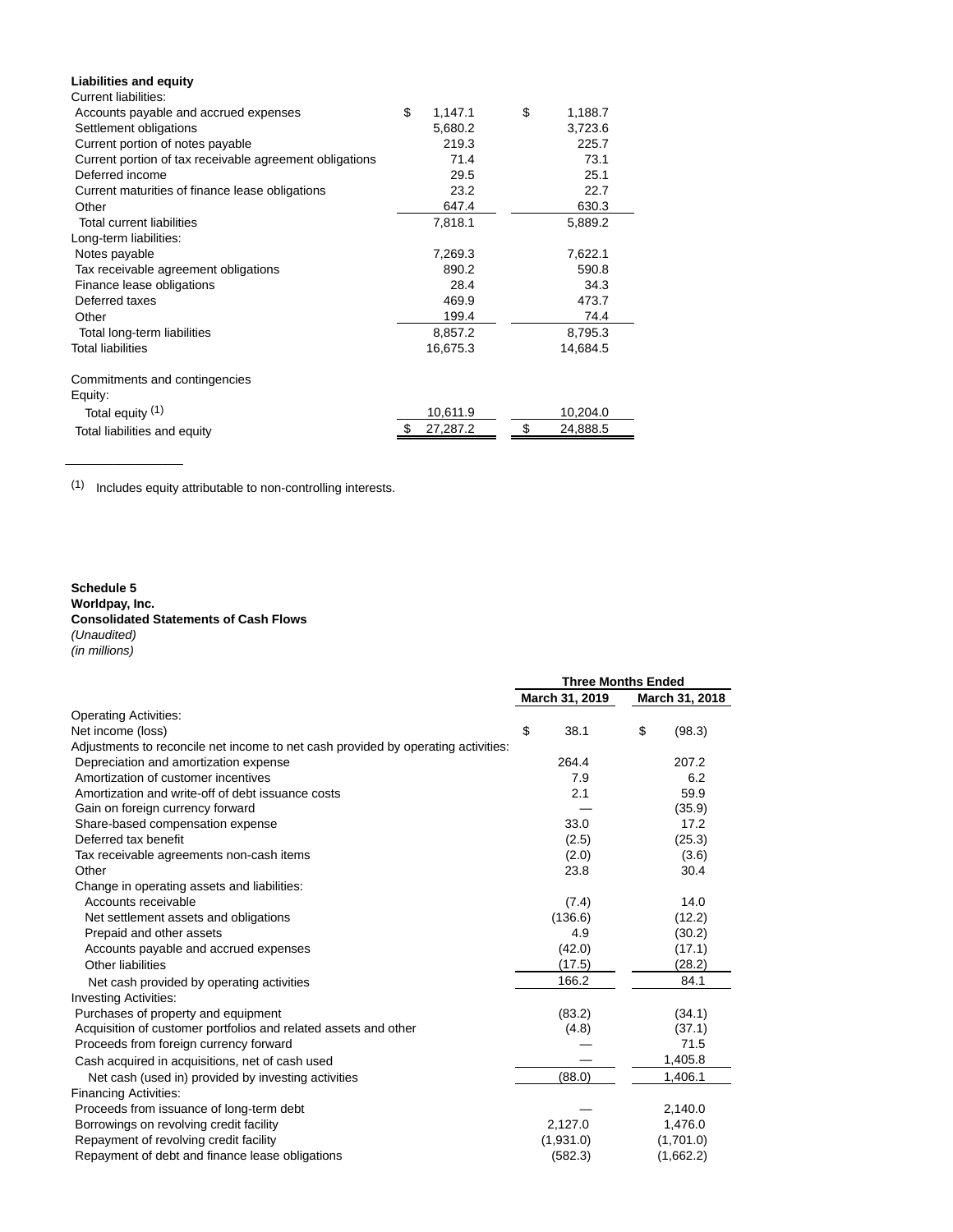| Payment of debt issuance costs                                              |             | (86.8)     |  |
|-----------------------------------------------------------------------------|-------------|------------|--|
| Proceeds from issuance of Class A common stock under employee stock plans   | 7.0         | 7.6        |  |
| Repurchase of Class A common stock (to satisfy tax withholding obligations) | (12.8)      | (11.2)     |  |
| Settlement and payments under certain tax receivable agreements             | (28.2)      | (80.9)     |  |
| Distributions to non-controlling interests                                  | (2.3)       | (5.6)      |  |
| Net cash (used in) provided by financing activities                         | (422.6)     | 75.9       |  |
| Net (decrease) increase in cash and cash equivalents                        | (344.4)     | 1,566.1    |  |
| Cash and cash equivalents-Beginning of period                               | 2,581.3     | 1,272.2    |  |
| Effect of exchange rate changes on cash                                     | 10.1        | 31.1       |  |
| Cash and cash equivalents—End of period                                     | 2,247.0     | 2,869.4    |  |
| Cash Payments:                                                              |             |            |  |
| Interest                                                                    | \$<br>59.3  | \$<br>58.2 |  |
| Income taxes                                                                | 13.6        | 0.6        |  |
| Non-cash Items:                                                             |             |            |  |
| Issuance of tax receivable agreements                                       | \$<br>327.9 | \$         |  |
| (to be continued)                                                           |             |            |  |

**Schedule 5 Worldpay, Inc. Consolidated Statements of Cash Flows (Continued)** (Unaudited) (in millions)

Reconciliation of cash and cash equivalents to the Condensed Consolidated Statements of Financial Position

|                                                                               | <b>Three Months Ended</b> |                |                |         |  |
|-------------------------------------------------------------------------------|---------------------------|----------------|----------------|---------|--|
|                                                                               |                           | March 31, 2019 | March 31, 2018 |         |  |
| Cash and cash equivalents on the Condensed Consolidated Financial Statements  | S                         | 107.9          |                | 459.4   |  |
| Other restricted cash (in other current assets)                               |                           | 474.9          |                | 515.7   |  |
| Merchant float (in settlement assets and merchant float)                      |                           | 1.664.2        |                | 1.894.3 |  |
| Total cash and cash equivalents per the Consolidated Statements of Cash Flows |                           | 2.247.0        |                | 2.869.4 |  |

### **Schedule 6 Worldpay, Inc. Reconciliation of GAAP Net Income to Adjusted EBITDA** (Unaudited) (in millions)

|                                                     | Three Months Ended March 31, |               |  |      |                  |                        |  |
|-----------------------------------------------------|------------------------------|---------------|--|------|------------------|------------------------|--|
|                                                     |                              | 2019          |  | 2018 |                  | % Change               |  |
| Net income (loss)<br>Income tax benefit             | SS                           | 38.1<br>(0.4) |  | S    | (98.3)<br>(13.2) | <b>NM</b><br><b>NM</b> |  |
| Non-operating (income) expense <sup>(1)</sup>       |                              | (3.5)         |  |      | 8.6              | <b>NM</b>              |  |
| Interest expense-net                                |                              | 72.1          |  |      | 75.2             | (4)%                   |  |
| Share-based compensation                            |                              | 33.0          |  |      | 17.2             | 92%                    |  |
| Transition, acquisition and integration costs $(2)$ |                              | 42.4          |  |      | 177.4            | (76)%                  |  |
| Depreciation and amortization                       |                              | 264.4         |  |      | 207.2            | 28%                    |  |
| <b>Adjusted EBITDA</b>                              |                              | 446.1         |  |      | 374.1            | 19%                    |  |

### **Non-GAAP Financial Measures**

This schedule presents adjusted EBITDA, which is an important financial performance measure for the Company, but is not a financial measure as defined by GAAP. Such financial measure should not be considered as an alternative to GAAP net income, and such measure may not be comparable to those reported by other companies.

 $\overline{\phantom{a}}$  , where  $\overline{\phantom{a}}$ 

<sup>(1)</sup> See note (1) in Schedule 1.

<sup>(2)</sup> See notes (1) and (2) in Schedule 2.